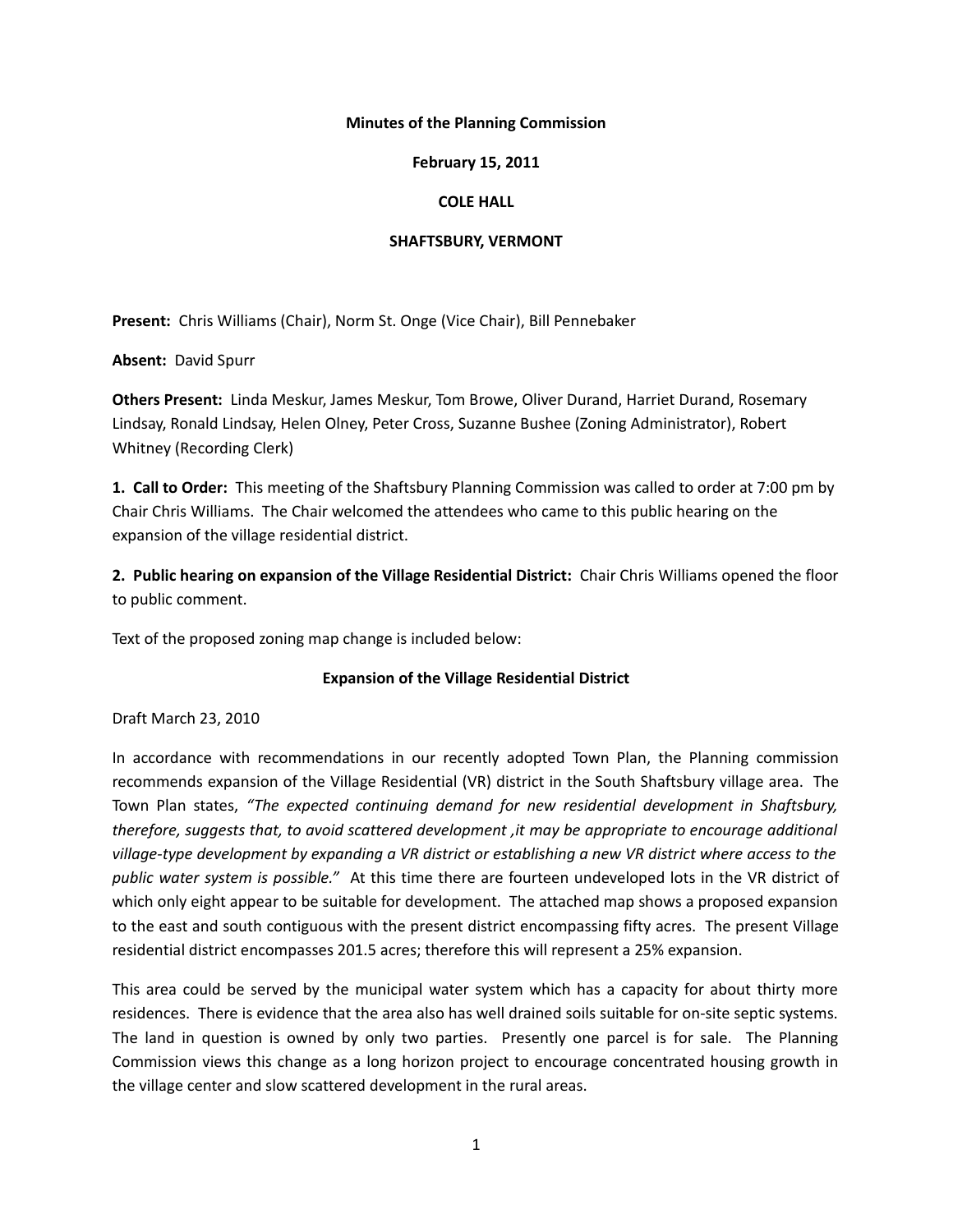**Oliver Durand** spoke first. Mr. Durand does not see the need for a zoning change as none of the land is presently for sale. He feels that since the land is presently zoned as Rural Residential, meaning one acre lots, that a change is not necessary. He feels that it is impractical for the land to be zoned Village Residential, meaning quarter acre lots. Chris outlined the reasons for the proposed change and the goals of the Town Plan. Chris explained that there are eight lots that are developable and are discontinuous to the Village, the Planning Commission is setting parameters for what is possible and that this is a long term project.

**Tom Browe** spoke next. His property adjoins the properties in question. Tom said that he was not notified about this proposed expansion of the Village Residential District. He learned about the public hearing from a neighbor. His questions related to why there is interest in property that is unavailable. He sees no need for the expense and trouble to change the zoning. There is potential for 400 quarter acre lots and that there is ledge present, solid rock, making water and sewer unavailable. He feels that of the 50 acres there are 15 acres of wetland. He concluded that most of the abutters are not interested in more neighbors.

**Rosemary Lindsay** opined that putting more houses there means more foot traffic going through the existing properties. She does not want the additional traffic. She said that she and her neighbors would have to put fences up. The area has enough problems there anyway.

**James Meskur** said the he was not notified about this change. He said that septic systems, wells and additional power are not possible for the area. James said that he and his neighbors are not happy about this.

**Chair Chris Williams** said that any building may not happen for a long period of time to come. Any ledge present would limit building. He apologized for the Commission that not all were notified and said that though the law does not require the Commission to notify everyone it is good public policy.

**Linda Meskur** questioned why the zoning change required ¼ acre lots.

**Chris** replied that presently the area is zoned for one acre lots and that the rural character of Shaftsbury is disappearing.

**Peter Cross** asked what is wrong with keeping Shaftsbury rural. Why take vacant land and zone it for twice as many houses.

**Chris** replied that the Commission is looking towards the future, generations into the future. The Commission is looking to continue the historic settlement patterns of Vermont. The Commission welcomes input and the Commission needs to know if concentrating development in the village center is or is not what the public wants.

**Donald Lindsay** inquired as to the origins of the change. He emphasized that he feels that he and his neighbors are being singled out to shoulder more than their share of growth.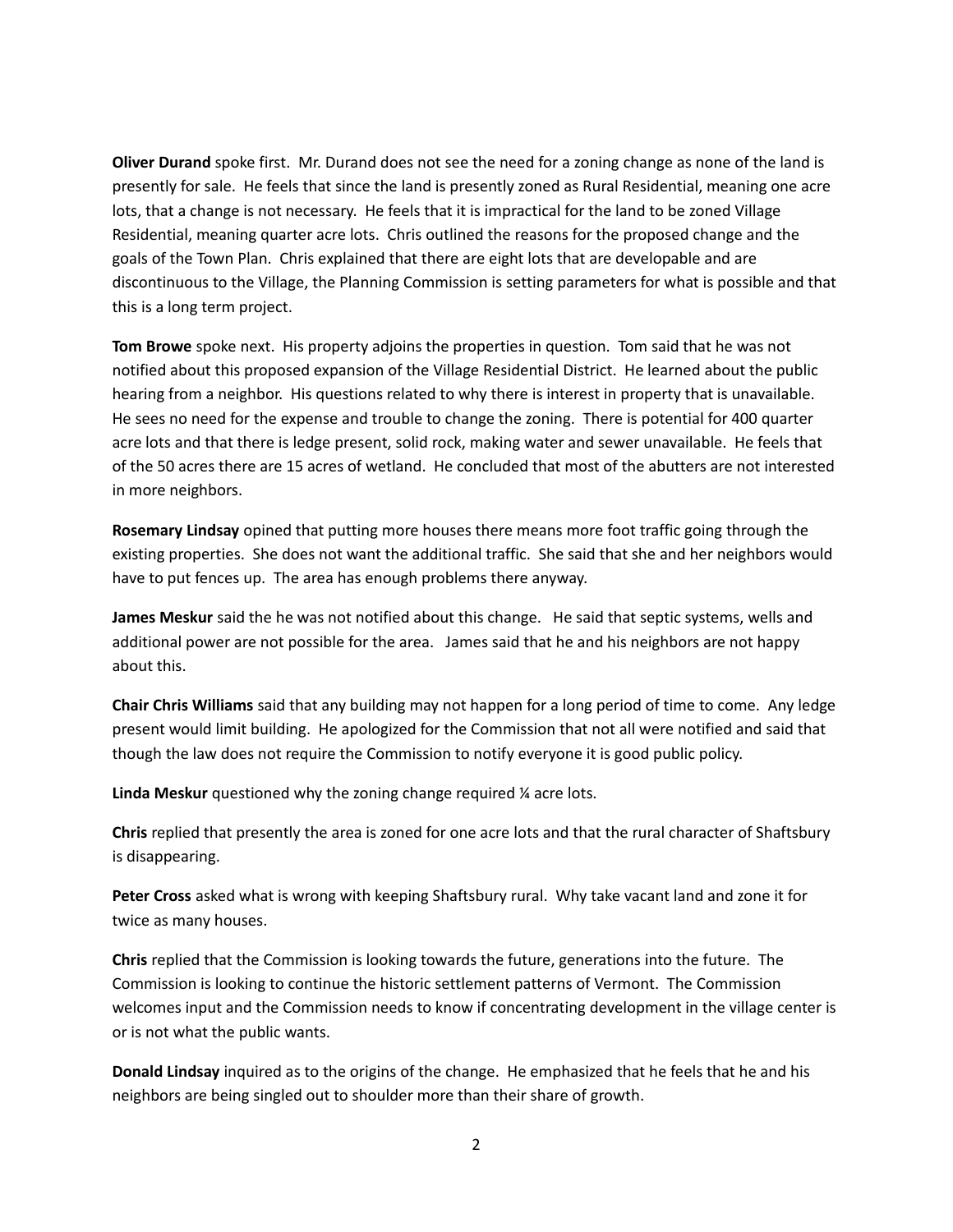**Norm St. Onge** replied that the change is considered to be a natural expansion of the Village Residential District.

**Peter Cross** said that the water supply there is at jeopardy. The land in question should be left vacant to protect the water supply. The water pressure there can be zero at times even with no additional houses.

**Bill Pennebaker** said that the number of units for the expanded VR district is limited to thirty due to the water supply. The present water supply is a limiting factor for growth.

**Rosemary Lindsay** asked where the available lots in the VR district are located.

**Chris Williams** outlined the locations of the eight available lots in the present Village Residential District and that some of the lots are not suitable for development.

**Norm St. Onge** said that the State of Vermont is pushing for a VR expansion. The State guided the Town Plan. A developer for any building would construct roads and provide a water supply; the cost would be handled by the developer. On paper it looks like 400 lots but practically it would be less than a quarter of that amount.

**Chris Williams** said that the two properties in question may not be for sale in many years. The pace at which homes are being built in the area has been off for years. There is no pressure to build homes in Shaftsbury right now. There will be another public hearing before the select board. As Shaftsbury grows the water system can grow.

**Bill** said that the water supply is a limiting factor to building.

**Chris** said that the select board will warn this issue so you will have notice as to the date when the proposed change will be considered. You will have another opportunity for input at that time.

As there were no further comments the members of the public took their leave. The Planning Commission entered into a discussion of the public's comments. There was no input in favor of the change. Bill said the he understands why the change is not welcomed and can sympathize with the views expressed. Chris said that he agrees there was no interest in dispersed development expressed by those present. The Planning Commission agreed to send the proposed change to the select board as is with a narrative addressing the public's concerns.

**3. Approval of Minutes:** January 25, 2011. In the last sentence in Old Business the word "growing" should be replaced by "permitting mobile home parks being located on adapted reuse properties." **A motion to approve the amended Minutes was proposed by Bill and seconded by Norm. All in favor, 3- 0-0.**

**4. Old Business:**